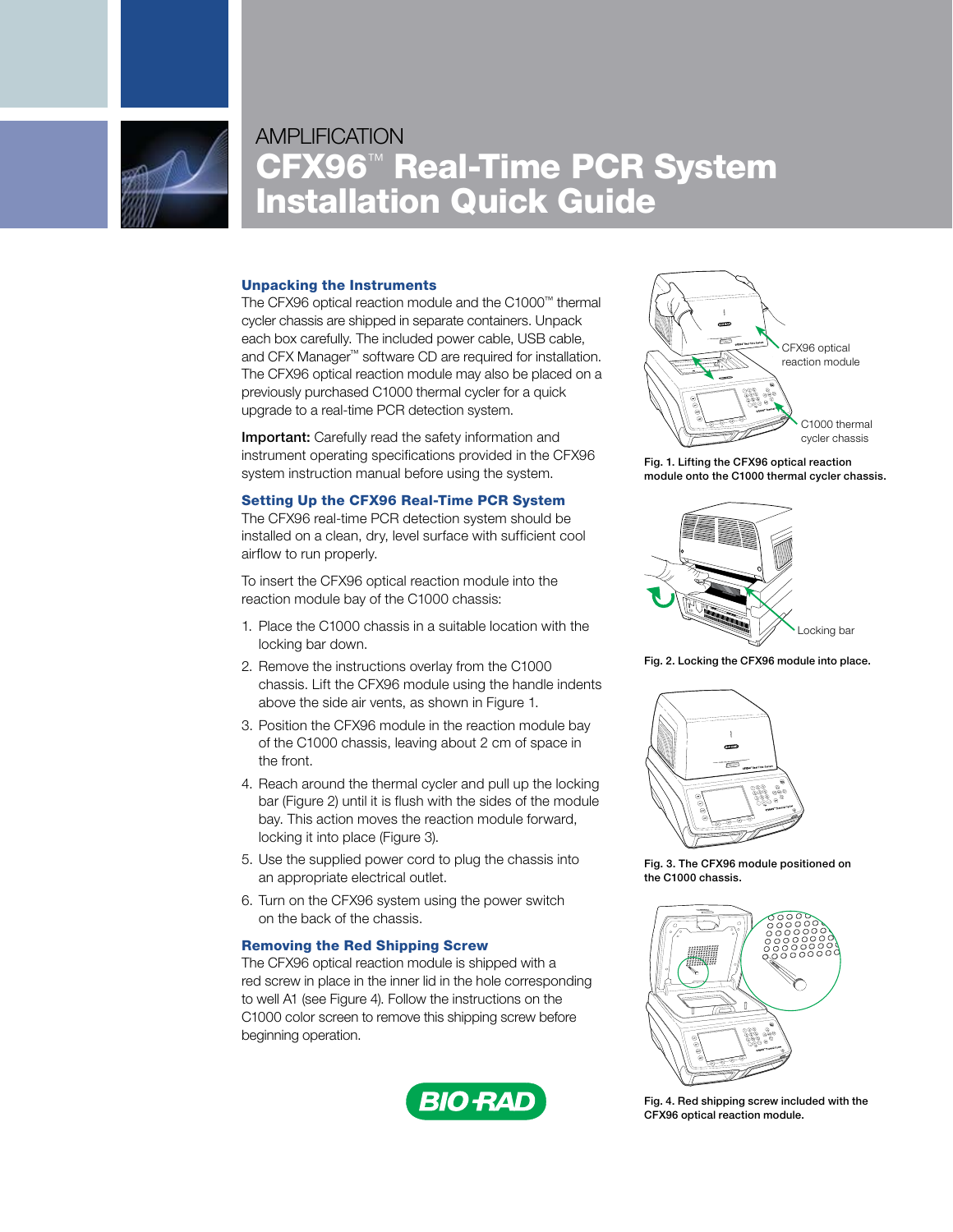# Operating Under Software Control

## Installing CFX Manager Software

A computer with either the Windows XP or Windows Vista operating system is required to run the software. Minimum computer specifications are listed in the CFX96 system instruction manual. The software must be installed on the computer by a user with administrative privileges. To install CFX Manager software:

- 1. Place the CFX Manager software CD in the computer's CD drive. The software launch page should appear automatically.
- 2. Double click Install Software on the software launch page.
- 3. Follow the instructions onscreen to complete installation.
- 4. If the launch page does not appear automatically, double click on (CD drive):\ Bio-Rad CFX, then open and follow instructions in the Readme.txt file.

### Installing the Drivers

With the instrument powered off, plug the supplied USB cable into the USB B port (Figure 5) located on the back of the C1000 chassis and into a USB 2.0 A port on the computer. Turn on the CFX96 system using the power switch on the back of the chassis. To install the drivers for the CFX96 system, follow the instructions in the Found New Hardware Wizard that launches after the instrument is first detected by the computer:

- 1. On the first screen, select Yes, this time only to instruct Windows to connect to Windows Update to search for software (Figure 6). Click **Next**.
- 2. Instruct the wizard to Install the software automatically (Figure 7). Click Next to continue installing the drivers.
- 3. Click Finish when the drivers are installed (Figure 8).



After installation — open CFX Manager software by double clicking the Shortcut icon located on the Windows desktop.

### Creating, Running, and Analyzing an Experiment

The Experiment Setup window provides quick access to the files and settings needed to set up and run an experiment. To open the Experiment Setup window, follow one of these options:

- Click the Create a New Experiment option in the Startup Wizard
- Click the Experiment Setup button in the main software toolbar

The Experiment Setup window includes three tabs (Figure 9):

- Click the **Protocol** tab to select an existing protocol to run or edit, or to create a new protocol in the Protocol Editor window
- Click the Plate tab to select an existing plate to run or edit, or to create a new plate in the Plate Editor window
- Click the **Start Run** tab to check run settings, select one or more instrument blocks, and begin a run

CFX Manager software processes real-time PCR data automatically at the end of each run, and opens the data analysis window. The data file can be analyzed or saved to the folder of your choice, and it can be emailed from the software. (Refer to the CFX96 system instruction manual for detailed information about experiment setup and data analysis.)



Fig. 5. USB B port on the back of the C1000 chassis.



Fig. 6. Windows Update screen.



Fig. 7. Software installation screen.



Fig. 8. Software installation completion screen.



Fig. 9. Experiment Setup window, including the Protocol, Plate, and Start Run tabs.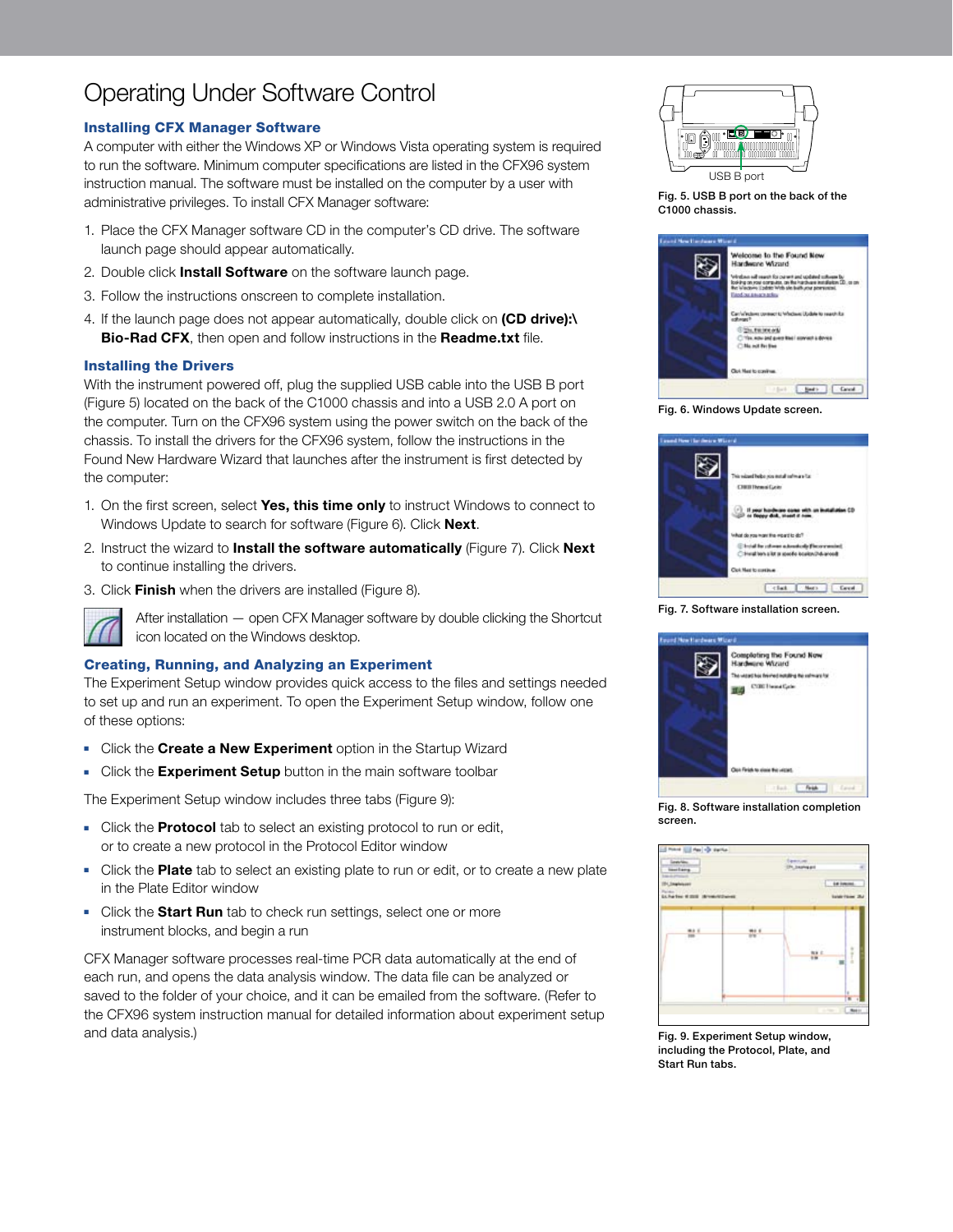# Stand-Alone Operation

The CFX96 system can also be operated as a stand-alone instrument that can run a real-time PCR protocol without a computer attached. However, data analysis requires the use of CFX Manager software installed on a PC.

### Creating a Protocol

- $\blacksquare$  To create a new experiment, select **New Protocol** (F4) in the main menu to open a new protocol template (Figure 10); use the arrow keys to navigate to the Protocol Name field, then press the alphanumeric keys to enter a protocol name to save
- To edit and run an existing protocol, press the EDIT key to open the file library and select a protocol to edit
- For more information about creating, editing, and running protocols, refer to the CFX96 system instruction manual

## Exporting Data

When a run is finished, the fluorescence data needs to be transferred to a computer running CFX Manager software for analysis. At the end of a run, the data file is automatically saved to the RT\_DATA folder located in the SYSTEM folder (Figure 11). Up to 20 real-time PCR experiment runs are stored in this folder.

### Exporting Data Using a USB Key

- If a USB key is in a USB key port on the C1000 chassis at the end of a run, the data file (.zpcr) will automatically be saved to the root directory of the USB key
- **F** If a USB key is not in the C1000 chassis, follow these instructions to transfer a data file to the USB key:
- 1. Press the Files (F2) button on the main screen to access the Files folders.
- 2. Use the arrow keys to navigate to the RT\_DATA folder and select the file.
- 3. Press the Export File (F1) button to export a copy of the data file to the USB key.
- 4. Use the arrow keys to navigate to a folder on the USB key in which to save the file.
- 5. Click Yes (F1) to confirm the export.

### Exporting Data Using Email

You can choose to email your data from the C1000 chassis after configuring your email settings (see the Setting Up Email on the C1000 Chassis section).

To send an email with an attached data file (.zpcr) from the C1000 chassis at the end of a run:

- 1. After saving the name of the protocol or selecting a protocol from the File Library using the Run command key, select **Options** (F4) in the Run Information screen (this is done prior to initiating an experiment run).
- 2. Use the arrow keys to select the **Send email notification** option (Figure 12).
- 3. Click OK (F1) to return to the Run Information Screen.
- 4. Use the arrow keys to navigate to the Email Address field, then use the alphanumeric keys or virtual keypad to enter an email address (Figure 13).
- 5. Click **OK** (F1) to continue to start a run.







Fig. 11. RT\_DATA folder stores real-time PCR runs.

| Send to block (s) for remote start |  |
|------------------------------------|--|
|                                    |  |
| Send email notification            |  |
| Enable emulation mode:             |  |
| DINA Engine Thermal Cycler         |  |
| Cycler Thermal Cycler              |  |





Fig. 13. Run information screen enabled to enter an email address.